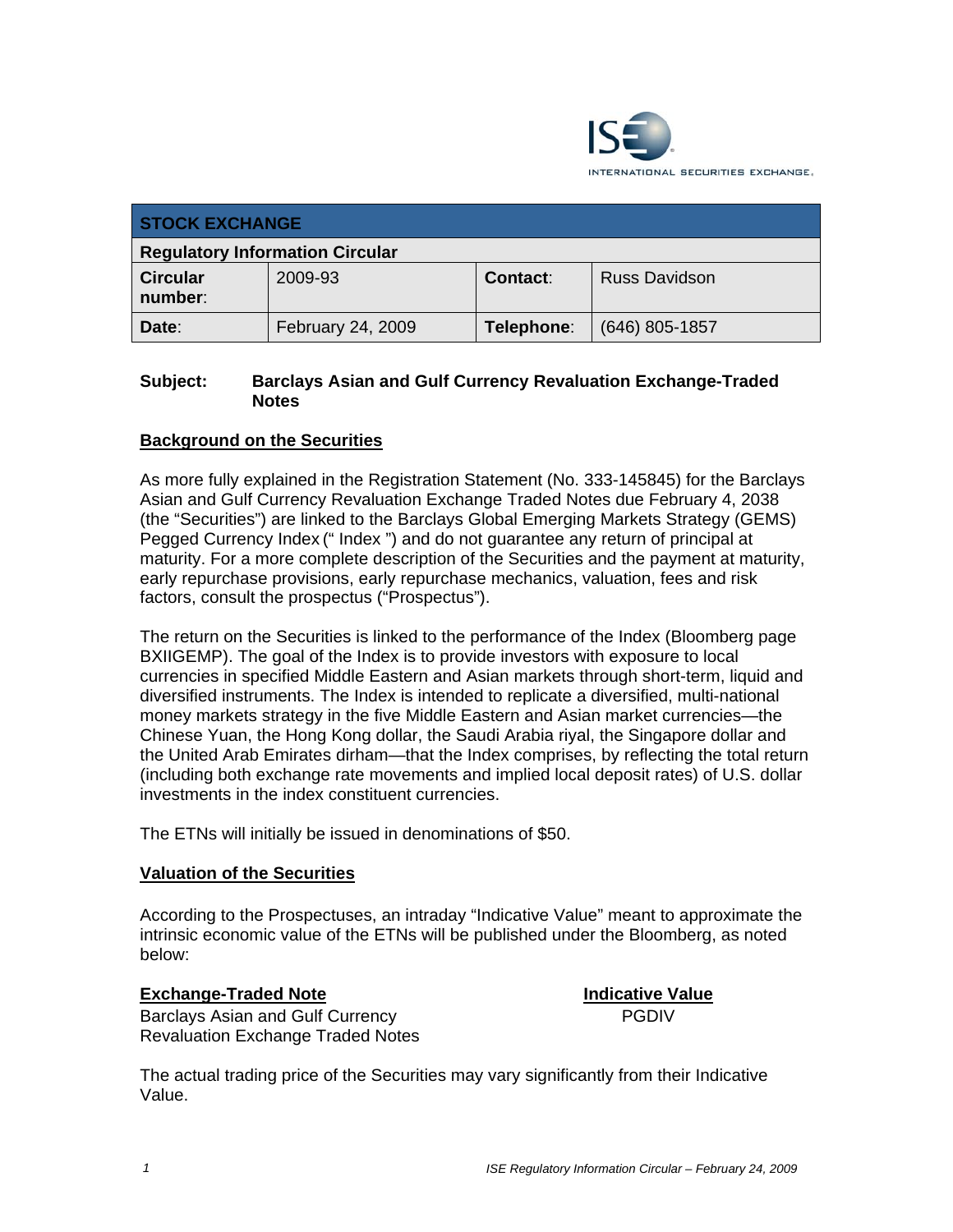## **Early Redemption**

According to the Prospectus, the Securities may be redeemed prior to maturity. Offers to repurchase at least 50,000 Securities (or an integral multiple of 50,000 securities in excess thereof) on any redemption date through January 28, 2038. For a complete description of the redemption procedures and the payment upon redemption, see the Prospectus.

#### **Investment Risks**

The Notes are unsecured promises of Barclays Bank PLC and are not secured debt. The Notes are riskier than ordinary unsecured debt securities. As stated in the Prospectus, an investment in the Securities includes, but are not limited to, the following risks:

- Investor returns on the Notes will not reflect the return of an investment directly linked to the Index;
- Even if the value of the Index at maturity or upon redemption exceeds the initial Index level, holders may receive less than the principal amount of their Securities. Holders will not benefit from any increase in the value of the Index if such increase is not reflected in the value of the Index on the applicable valuation date;
- There are restrictions on the minimum number of Securities a holder may redeem and on the dates on which a holder may redeem them;
- The market value of the Securities may be influenced by many unpredictable factors,
- including the exchange rates between the index constituent currencies and the U.S. dollar;
- None of the Index constituent Currencies float freely;
- Changes in Barclays' credit ratings may affect the market value of the Securities;
- There may not be an active trading market in the Notes; sales in the secondary market may result in significant losses;
- Trading and other transactions by Barclays Bank PLC or its affiliates in instruments linked to the Index or Index components may impair the market value of the Notes;
- The liquidity of the market for the Securities may vary materially over time;
- Barclays' business activities may create conflicts of interest;
- The policies of the index sponsor and changes that affect the composition and valuation of the Index or the index constituent currencies could affect the amount payable on the
- Securities and their market value;
- If a market disruption event has occurred or exists on a valuation date, the calculation agent can postpone the determination of the value of the Index or the maturity date or a redemption date; and
- The U.S. tax consequences of an investment in the Securities are unclear.

# **Exchange Rules Applicable to Trading in the Notes**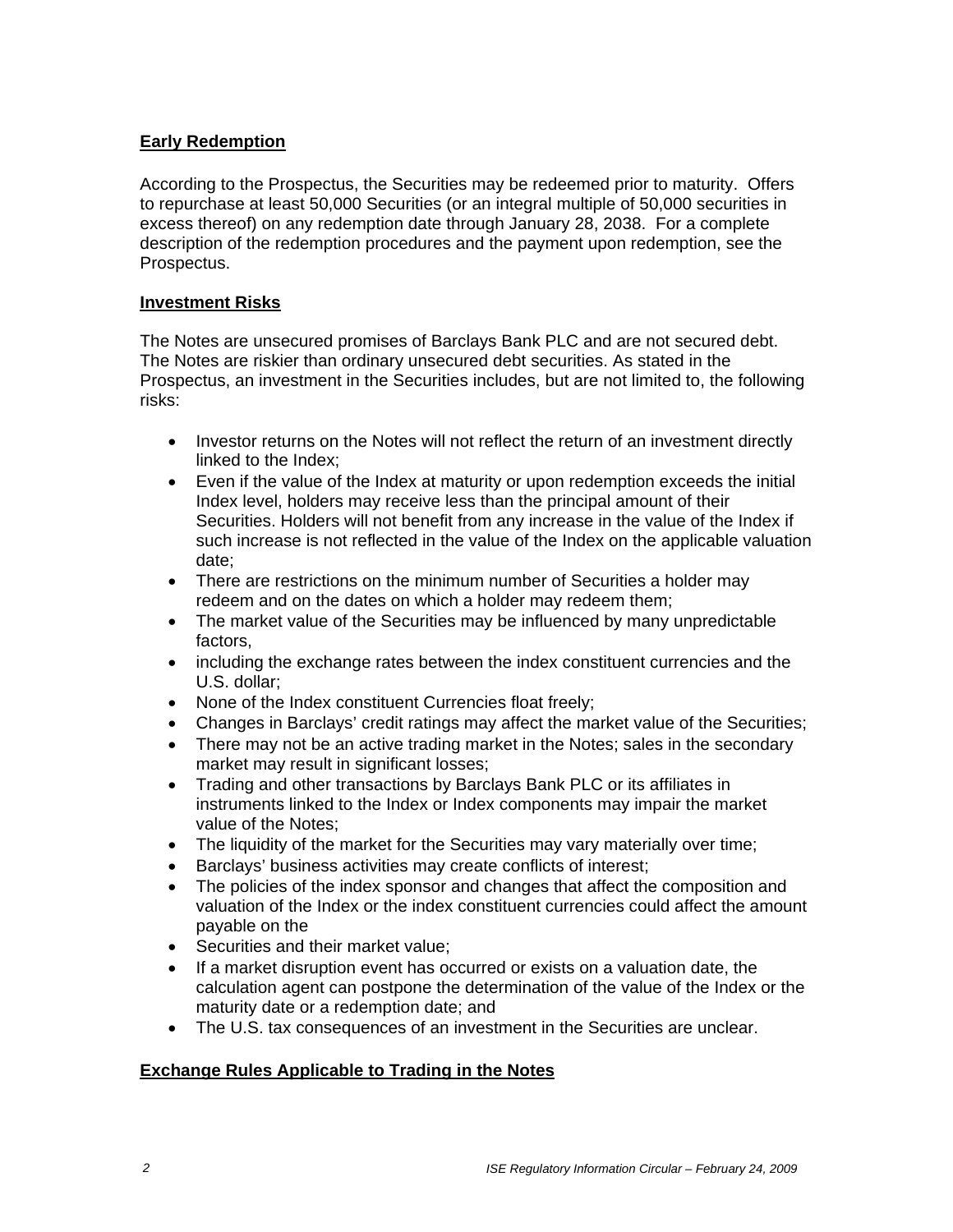The Notes are considered equity securities, thus rendering trading in the Notes subject to the Exchange's existing rules governing the trading of equity securities.

# **Trading Hours**

Trading in the Notes on ISE is on a UTP basis and is subject to ISE equity trading rules. The Notes will trade from 8:00 a.m. until 8:00 p.m. Eastern Time. Equity EAMs trading the Notes during the Extended Market Sessions are exposed to the risk of the lack of the calculation or dissemination of underlying index value or intraday indicative value ("IIV"). For certain derivative securities products, an updated underlying index value or IIV may not be calculated or publicly disseminated in the Extended Market hours. Since the underlying index value and IIV are not calculated or widely disseminated during Extended Market hours, an investor who is unable to calculate implied values for certain derivative securities products during Extended Market hours may be at a disadvantage to market professionals.

## **Trading Halts**

ISE will halt trading in the Shares of a Trust in accordance with ISE Rule 2101(a)(2)(iii). The grounds for a halt under this Rule include a halt by the primary market because it stops trading the Shares and/or a halt because dissemination of the IIV or applicable currency spot price has ceased, or a halt for other regulatory reasons. In addition, ISE will stop trading the Shares of a Trust if the primary market de-lists the Shares.

### **Delivery of a Prospectus**

Pursuant to federal securities laws, investors purchasing Shares must receive a prospectus prior to or concurrently with the confirmation of a transaction. Investors purchasing Shares directly from the Fund (by delivery of the Deposit Amount) must also receive a prospectus.

Prospectuses may be obtained through the Distributor or on the Fund's website. The Prospectus does not contain all of the information set forth in the registration statement (including the exhibits to the registration statement), parts of which have been omitted in accordance with the rules and regulations of the SEC. For further information about the Fund, please refer to the Trust's registration statement.

# **No-Action Relief Under Federal Securities Regulations**

The Securities and Exchange Commission has issued no-action relief from certain provisions of and rules under the Securities Exchange Act of 1934 (the "Exchange Act"), regarding trading in Barclays iPath Exchange Traded Notes (SEC Letter dated July 27, 2006) and Deutsche Bank AG Exchange-Traded Notes (SEC Letter dated October 17, 2007) for securities with structures similar to that of the securities described herein (the "Letters"). As what follows is only a summary of the relief outlined in the Letters, the Exchange also advises interested members to consult the Letters, for more complete information regarding the matters covered therein.

# **Regulation M Exemptions**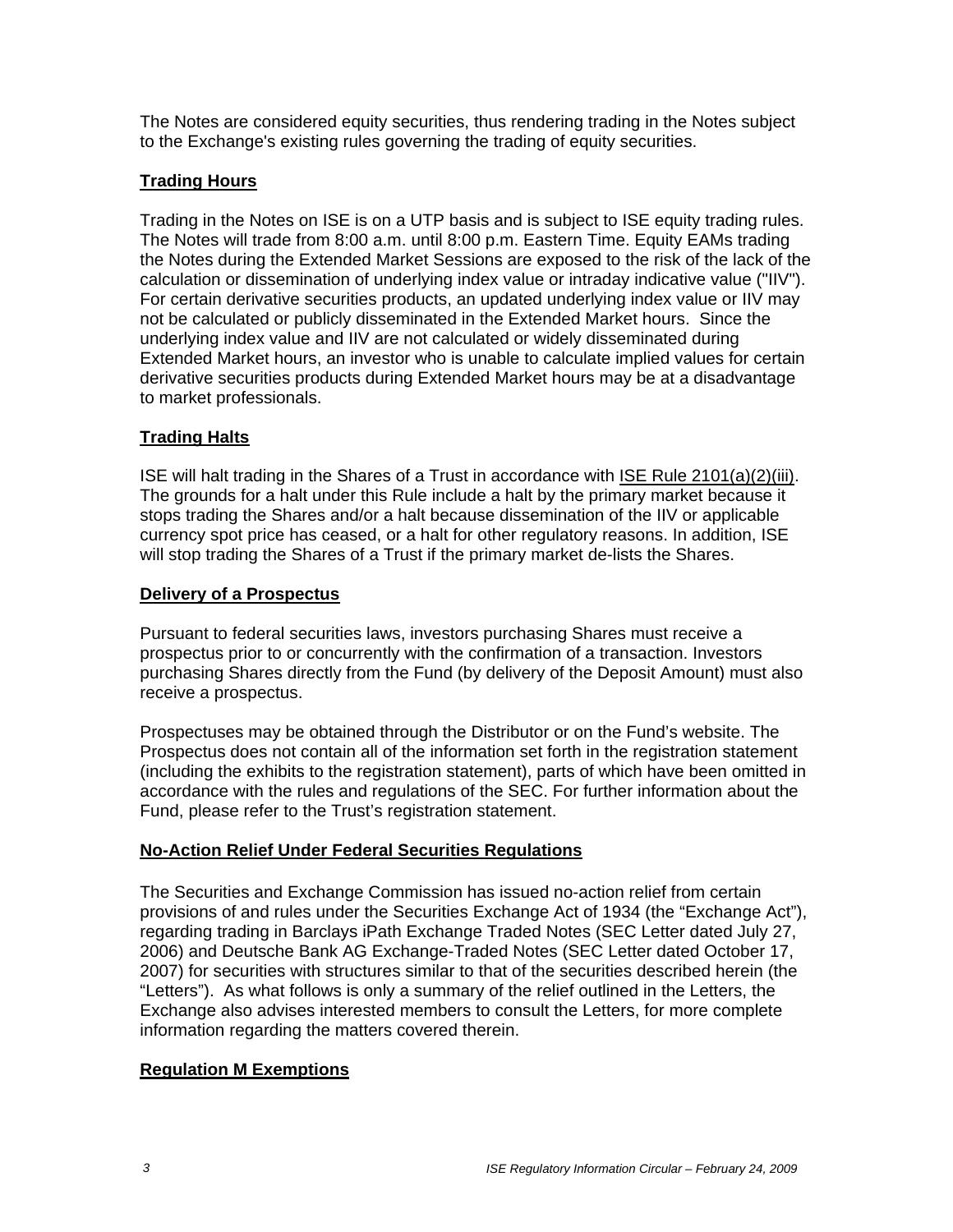Generally, Rules 101 and 102 of Regulation M is an anti-manipulation regulation that, subject to certain exemptions, prohibits a "distribution participant" and the issuer or selling security holder, in connection with a distribution of securities, from bidding for, purchasing, or attempting to induce any person to bid for or purchase, any security which is the subject of a distribution until after the applicable restricted period, except as specifically permitted in Regulation M. The provisions of the Rules apply to underwriters, prospective underwriters, brokers, dealers, and other persons who have agreed to participate or are participating in a distribution of securities, and affiliated purchasers of such persons.

The Letters state that the SEC Division of Trading and Markets will not recommend enforcement action under Rule 101 of Regulation M against persons who may be deemed to be participating in a distribution of the notes to bid for or purchase the notes during their participation in such distribution.

Rule 102 of Regulation M prohibits issuers, selling security holders, or any affiliated purchaser of such person from bidding for, purchasing, or attempting to induce any person to bid for or purchase a covered security during the applicable restricted period in connection with a distribution of securities effected by or on behalf of an issuer or selling security holder. Rule 100 of Regulation M defines "distribution" to mean any offering of securities that is distinguished from ordinary trading transactions by the magnitude of the offering and the presence of special selling efforts and selling methods.

The Letters state that the SEC Division of Trading and Markets will not recommend enforcement action under Rule 102 of Regulation M against Barclays and its affiliated purchasers who bid for or purchase or redeem notes during the continuous offering of the notes.

### **Section 11(d)(1) of the Exchange Act; Exchange Act Rule 11d1-2**

Section 11(d)(1) of the Exchange Act generally prohibits a person who is both a broker and a dealer from effecting any transaction in which the broker-dealer extends credit to a customer on any security which was part of a new issue in the distribution of which he or she participated as a member of a selling syndicate or group within thirty days prior to such transaction.

The Letters state that the SEC Division of Trading and Markets will not recommend enforcement action under Section 11(d)(1) of the Exchange Act against broker-dealers who treat the notes, for purposes of Rule 11d1-2, as "securities issued by a registered . . . open-end investment company as defined in the Investment Company Act" and thereby, extend credit or maintain or arrange for the extension or maintenance of credit on the notes that have been owned by the persons to whom credit is provided for more than 30 days, in reliance on the exemption contained in the rule.

#### **This Regulatory Information Circular is not a statutory Prospectus. Equity EAMs should consult the Trust's Registration Statement, SAI, Prospectus and the Fund's website for relevant information.**